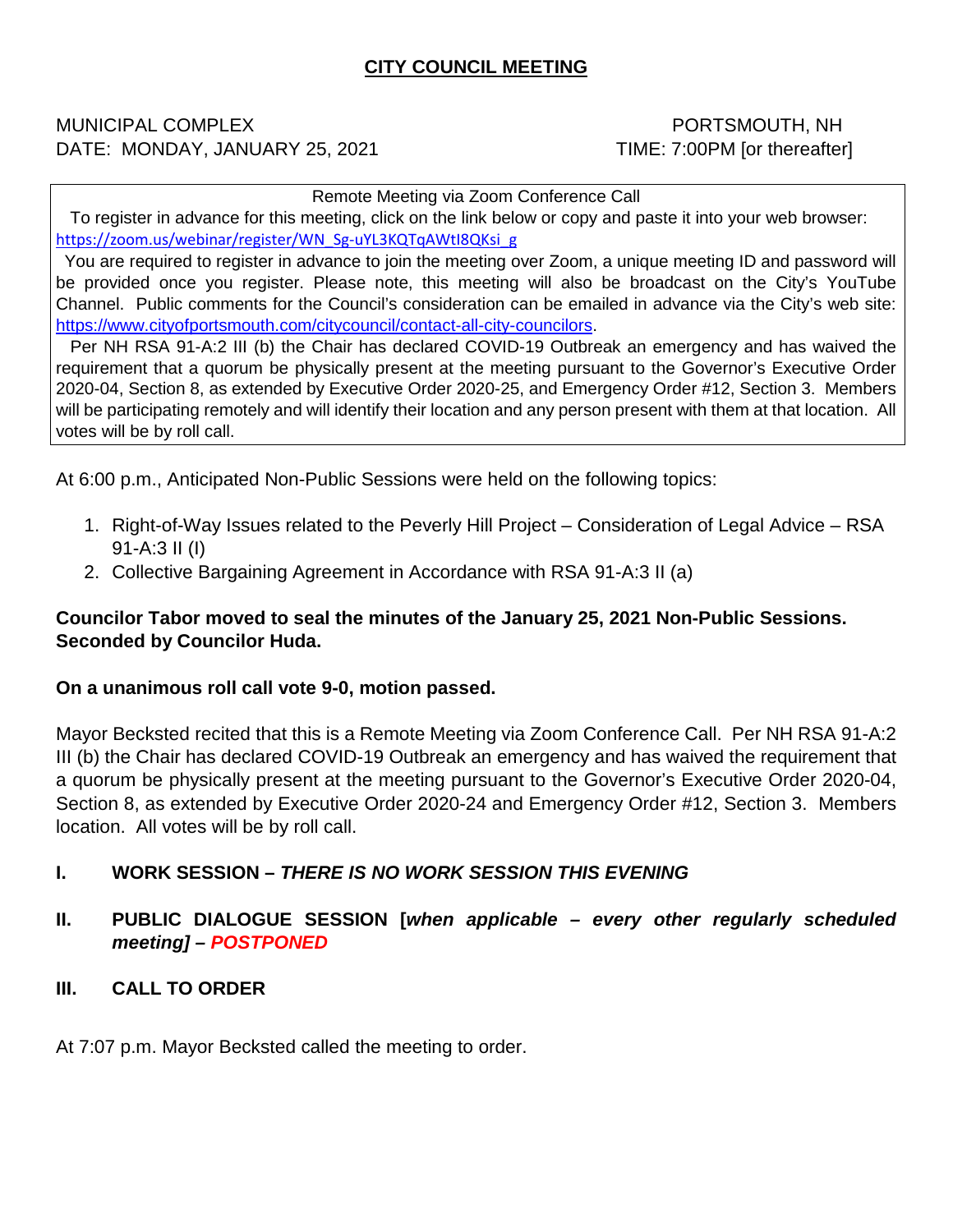# **IV. ROLL CALL**

Present: Mayor Becksted, Assistant Mayor Splaine, Councilors McEachern, Whelan, Lazenby, Kennedy, Huda, Tabor and Trace

#### **V. INVOCATION**

Mayor Becksted asked everyone to join a moment of silent prayer in memory of Dana Francois and John Connors who recently passed away.

#### **VI. PLEDGE OF ALLEGIANCE**

Mayor Becksted led in the Pledge of Allegiance to the Flag.

#### **VII. ACCEPTANCE OF MINUTES – JANUARY 11, 2021**

**Councilor McEachern moved to approve and accept the minutes of the January 11, 2021 City Council meeting with changes. Seconded by Councilor Kennedy.**

#### **IX. PUBLIC COMMENT SESSION**

Josh Denton spoke regarding implementing the recommended items from Toole Design in place for the bike lanes. He also addressed Pop Up NH and how important it is to get the preparations started early. He asked that the electrical lines for the Bridge Street lot be buried. He spoke to other sites such as the Worth Lot or the McIntyre being better sites for Pop Up. He reported that Pop Up NH would like to assist the City with preparations and stated time is of the essence.

Andrew Bagley expressed concern regarding the suggested mission of the Non-profit and Arts Blue Ribbon Committee. He said Portsmouth is open and we might want to consider a new name for the Reopen Committee. He requested that the City look into the requirement of \$3,000,000.00 liability insurance for businesses serving alcohol outside, as other municipalities do not charge that much.

Marie Bodi, McNabb Properties, said the request of January 11<sup>th</sup> has been modified and McNabb Properties have come to an agreement with the three restaurants and the plan will come forward for the City Council meeting of February 8, 2021.

Massimo Morgia spoke on the Brick Market project and stated he met with Ms. Bodi on the agreement for restaurants. He addressed the need for the sidewalks to remain open for access to his business. He said it is important that there is advance notice as to the agreement between the City and Mr. McNabb on the Brick Market project.

**Councilor McEachern moved to suspend the rules to take up Items XV. A.1. – Approval of Working Agreement between the Police Commission and Police Chief Mark Newport; XVII. B. - Presentation by Fire Chief Germain on COVID-19 Vaccinations; and XVII. D. – Presentation Regarding Middle Street Bike Lane Review. Seconded by Councilor Whelan.**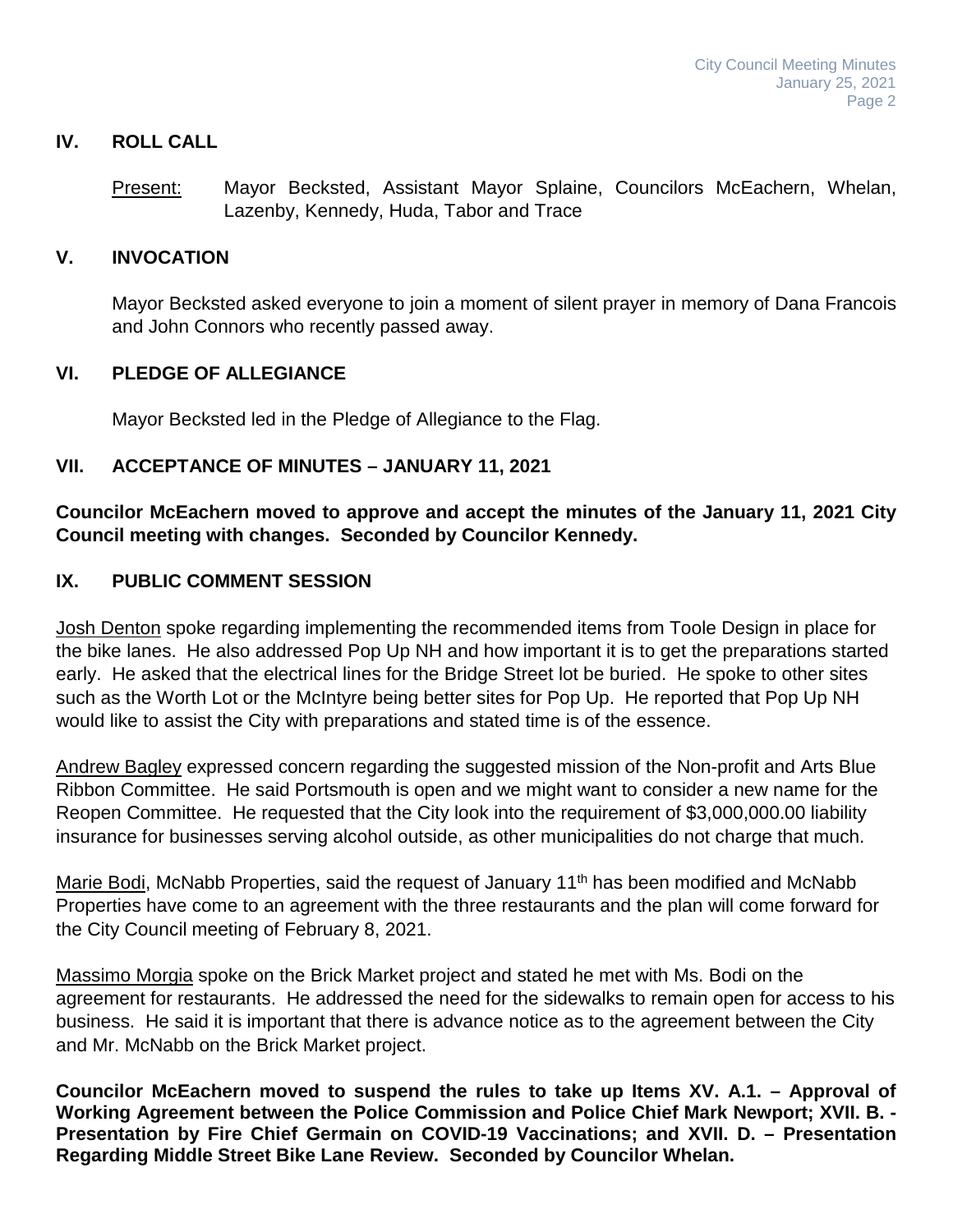#### **On a unanimous roll call vote 9-0, motion passed.**

# **XV. A.1. Approval of Working Agreement Between the Police Commission and Police Chief Mark Newport**

City Manager Conard said the City Council has reviewed the contract between the Police Commission and new Police Chief Mark Newport.

**Councilor Lazenby moved to ratify the agreement as presented with Chief of Police, Mark Newport. Seconded by Assistant Mayor Splaine.**

**On a unanimous roll call vote 9-0, motion passed.**

#### **XVII. B. Presentation by Fire Chief Germain on COVID-19 Vaccinations**

City Manager Conard stated because we are moving forward with vaccinations it is timely to hear from Fire Chief Germain on this subject.

Fire Chief Germain provided an update on the vaccination process and working to target the most vulnerable and at risk to the virus. He reported that the Fire Department is teaming up tomorrow with the Public Health Network on vaccinating individuals. He advised the City Council that vaccination PODS are currently located in Dover and Exeter and he is working to have a location here in Portsmouth. He stated that the site to register for the vaccine is difficult to navigate and Brinn Sullivan of the Senior Center is available to assist in the process.

Assistant Mayor Splaine said the Fire Department is well respect and would like Fire Chief Germain to address the need to get the vaccine and how the City could outreach to get employees vaccinated and provide incentives. Fire Chief Germain the vaccine has a good campaign and the Fire Department staff is at 90% vaccinated.

Councilor McEachern thanked Fire Chief Germain for working on a vaccination site here in the City.

Councilor Trace spoke in support of having a location in the City for receiving the vaccination.

Assistant Mayor Splaine asked the Fire Chief to speak to the 211 system. Fire Chief Germain said you could call 211 to speak with someone regarding receiving the vaccine.

Mayor Becksted said he knows of people that have notifications to be vaccinated at Pease Tradeport. Fire Chief Germain said it is the first he has heard of Pease being a location for receiving the vaccine.

Councilor Trace said that site is restricted to Federal Government employees and military personnel.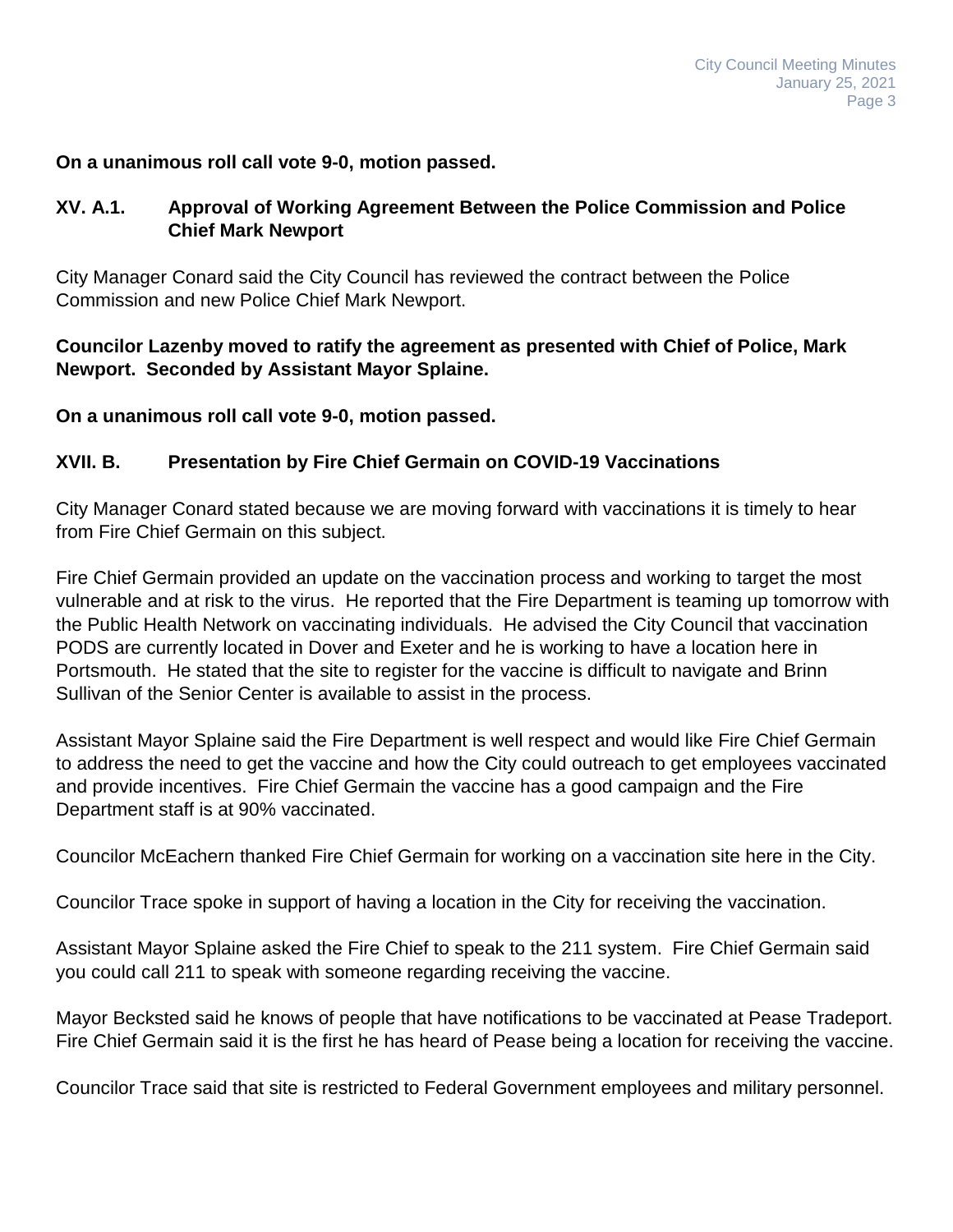# **XVII. D. Presentation Regarding Middle Street Bike Lane Review – Jeremy Chrzan, Toole Design**

Parking and Transportation Engineer Eby said Jeremy will be presenting on behalf of Toole Design regarding the Middle Street Bike Lane. Also, available is Bill Watson from the Department of Transportation to answer any questions of the Council.

Mr. Chrzan provided a detailed review of the work prepared by Toole Design for the Middle Street Bike Lane. He stated the goal was to make the area more safe and accessible for all ages. He spoke to reviewing the number of crashes in the area, which have decreased. He indicated that some modifications could be made to the plan to address the conditions of the scarring on the road and effects how the bicyclists are using the road. He also spoke to the roadway center line does not line up with the center any longer and new pavement markings would be needed.

Councilor Huda said she was confused that Mr. Chrzan did the plan and reviewed his own work. Mr. Chrzan said Toole Design did not do the construction but he was the lead reviewer. Discussion followed between Councilor Huda and Mr. Chrzan regarding various aspects of the review. Mr. Chrzan said all data was reviewed and he answered questions relating to repaving by Councilor Huda. Mr. Chrzan said the road is needing to be re-milled and resurfaced. He also addressed pavement markings and stated they could be eradicated and repaved but that is more of a long term recommendation.

Councilor Trace asked about sight distances for driveways. Mr. Chrzan stated they looked at the conditions before and after and measuring sight distances you would end up removing all parking on the street. He said on street parking needs to be looked at, overall lines and sights which has been addressed in their memorandum. Councilor Trace said she is concern with the home owners and their safety, and sight lines have been and are an issue. Mr. Chrzan said in a separated bike lane the sight line is better in many cases.

Councilor Kennedy thanked Mr. Watson and Mr. Chrzan for being here this evening. Councilor Kennedy asked what is the liability for the City receiving a report that people have clipped mirrors and that streets were not lined correctly and the width of the roadway have issues. She asked what liability is the State looking at because we could move the cars back to the road and move the bike lanes to another street. Mr. Chrzan said the width of lanes is only problematic with a curve. He spoke to the lanes matching 10  $\frac{1}{2}$  on each side and if another street is better suited for a bike lane that was not part of their review. He said the City is exposed from a variety of issues such as doing something rather than nothing, but he is not an attorney.

Parking and Transportation Engineer Eby said parking right up against a driveway meets the driveway standards and is not considered a permanent structure.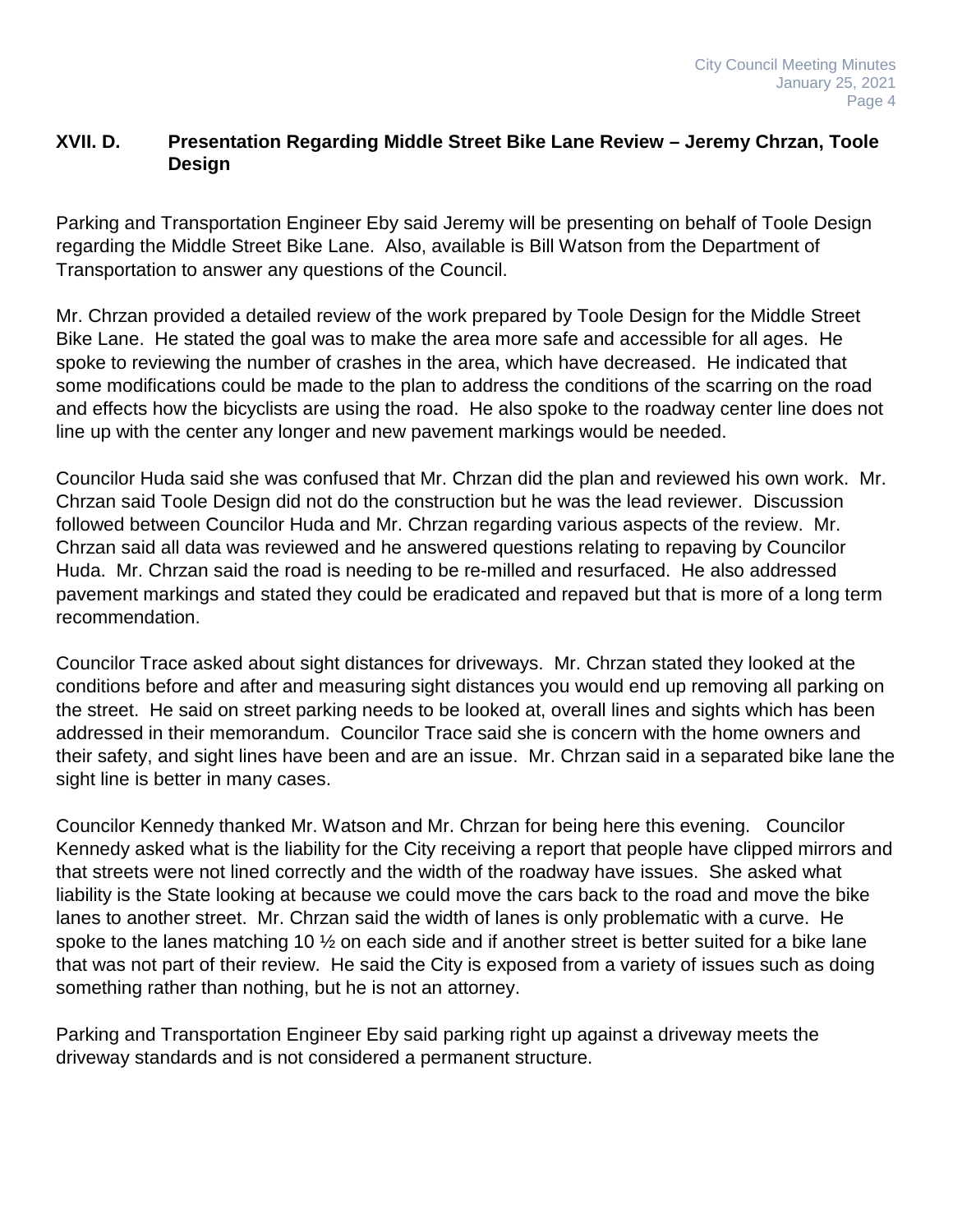Councilor Lazenby asked based on recommendations from Toole Design, NHDOT would not approve the changes as part of the initial grant and would seek pay back of the federal grant. Mr. Watson, DOT said based on recommendations we consider them operational and would not seek a return of funds for the grant as they would be minor improvements. He indicated other changes the DOT would not recommend or support outside the project. He stated if you are talking about substantial changes it would trigger the pay back however, any minor altercations they would be willing to discuss that with the City and make a determination.

Councilor Whelan asked Mr. Watson at what point in time would a grant pay back provision become null and void. Mr. Watson said the State believes the facility has a life pavement of 5 to 10 years that is generally when the State starts to lose interest in a pay back. He did advise the Council if they're looking for a hard number he does not have one. Councilor Whelan stated that the City needs to know how much the changes recommended will cost.

Councilor Tabor asked about flipping the lanes which would put the bike lanes between the traffic. Mr. Chrzan said safety and comfort is a key issue and feels that comfort would become an issue for bicyclists. He asked if we moved the bike lanes to a quieter and friendlier area to riders which, did not have the condition of cars parking on the road way would that mean a loss in funding. Mr. Watson said it would be a loss in funds and require pay back. He also indicated that you cannot abandon the project without having to pay back federal funding.

Councilor Kennedy asked what next steps would be to alter the plan and make it safe. Mr. Watson said that it not a question for Mr. Chrzan or him. He said you would need to give Public Works direction on what you expect to take and make changes to a small area. He said once you have reached a decision you would need to have a discussion with the State.

Councilor McEachern said moving the cars to the curb would result in the loss of funding. Mr. Watson said it would require a pay back. He did indicate if changes to a smaller area with modifications were made we would need a more detailed conversation for no pay back or a smaller pay back.

Discussion followed regarding parking of vehicles from Madison to Lincoln Streets and whether we could take the 19 spaces off Middle Street. Mr. Chrzan said the removal of on-street parking almost always make the conditions better.

Mayor Becksted called for a 10 minute recess at 9:08 p.m. At 9:20 p.m., Mayor Becksted called the meeting back to order.

# **XII. MAYOR BECKSTED**

1. Appointments to Portsmouth Arts and Non-Profit Blue Ribbon Committee

Mayor Becksted said he has received 14 requests and is still considering applicants to serve. He announced that he is appointing Beth Falconer and Kathy Somssich to the Arts and Non-Profit Blue Ribbon Committee. He stated he would like Nancy Carmer to serve on the Committee as a staff representative.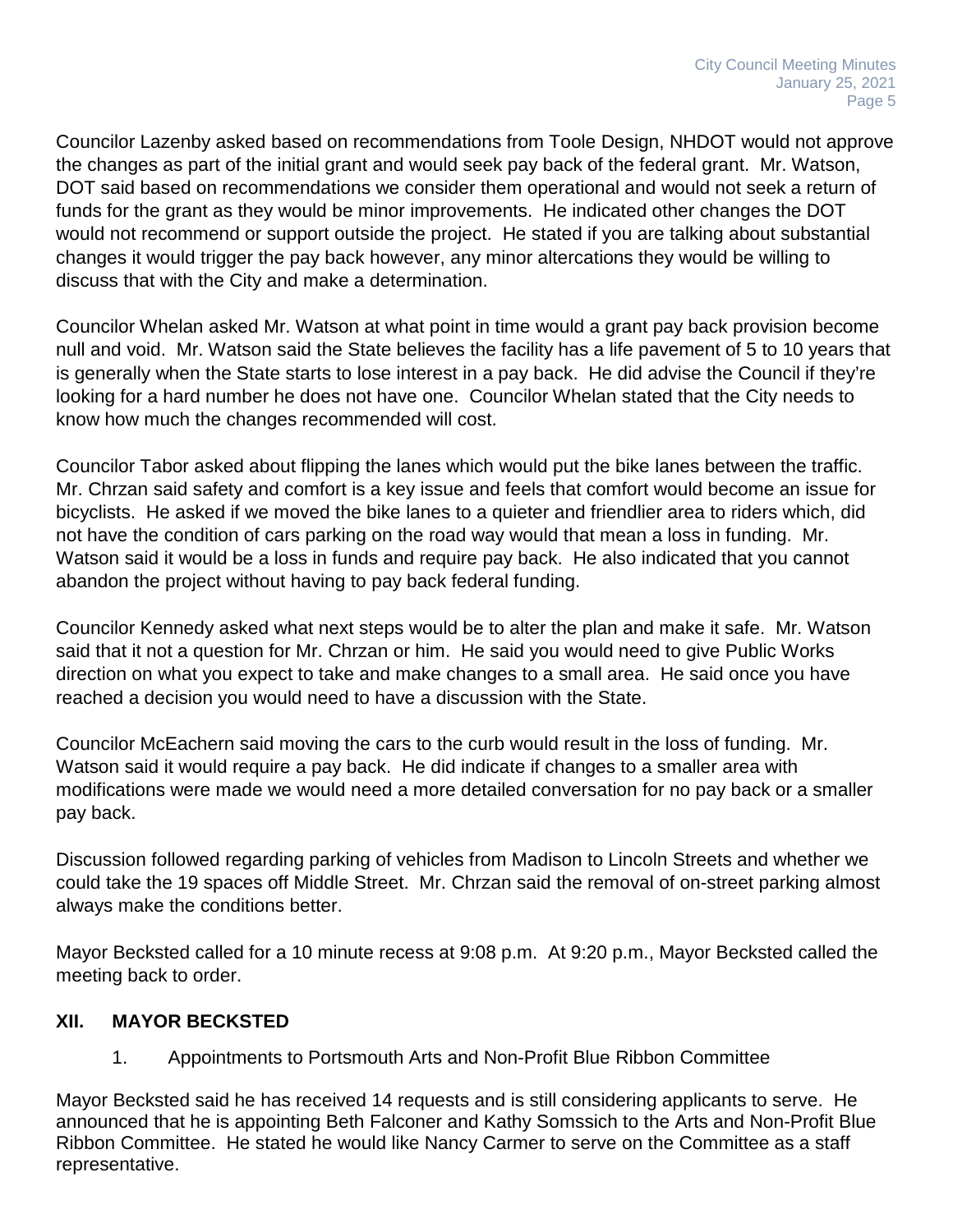- 2. Appointments to the Mayor's Blue Ribbon African Burying Ground Stewardship **Committee** 
	- Ronald Baisden
	- JerriAnne Boggis, ex-officio
	- Kathleen Wheeler, ex-officio

Mayor Becksted announced he is appointing Ronald Baisden as a regular member and JerriAnne Boggis and Kathleen Wheeler as ex-officio's to the Committee.

- 3. Resignation
	- Adam Webster from the Conservation Commission

Mayor Becksted announced that Adam Webster has resigned from the Conservation Commission.

4. Request for First Reading on Ordinance Re: Land Use Regulatory Board Appointments Process

Mayor Becksted turned the virtual gavel over the Assistant Mayor Splaine.

**Mayor Becksted moved to bring back ordinance for first reading at the February 8, 2021 City Council meeting. Seconded by Councilor Huda.**

**On a roll call vote 8-1, motion passed. Mayor Becksted, Councilors McEachern, Whelan, Kennedy, Huda, Tabor, Trace and Assistant Mayor Splaine voted in favor. Councilor Lazenby voted opposed.**

Assistant Mayor Splaine returned the virtual gavel to Mayor Becksted.

Assistant Mayor Splaine said he is concerned with some of the missions of our Blue Ribbon Committees. He said we are all City Councilors first, and when a mission or direction is given it should be discussed by all City Councilors. He urged Mayor Becksted that when a directive is given to a Blue Ribbon Committee that he shares that with the City Council.

Councilor Lazenby asked if there is a timeline when you will stop accepting applications for the Non-Profits and Arts Blue Ribbon Committee. Mayor Becksted said we are still working on a timeline. He stated there are six people to serve and he wants to do this once and not make any mistakes. He said he has involved all 8 City Councilors in this process. Councilor Lazenby said he encourages Mayor Becksted to look at arts as much as non-profits. He said there are also for profit arts that would like to be involved in the Committee.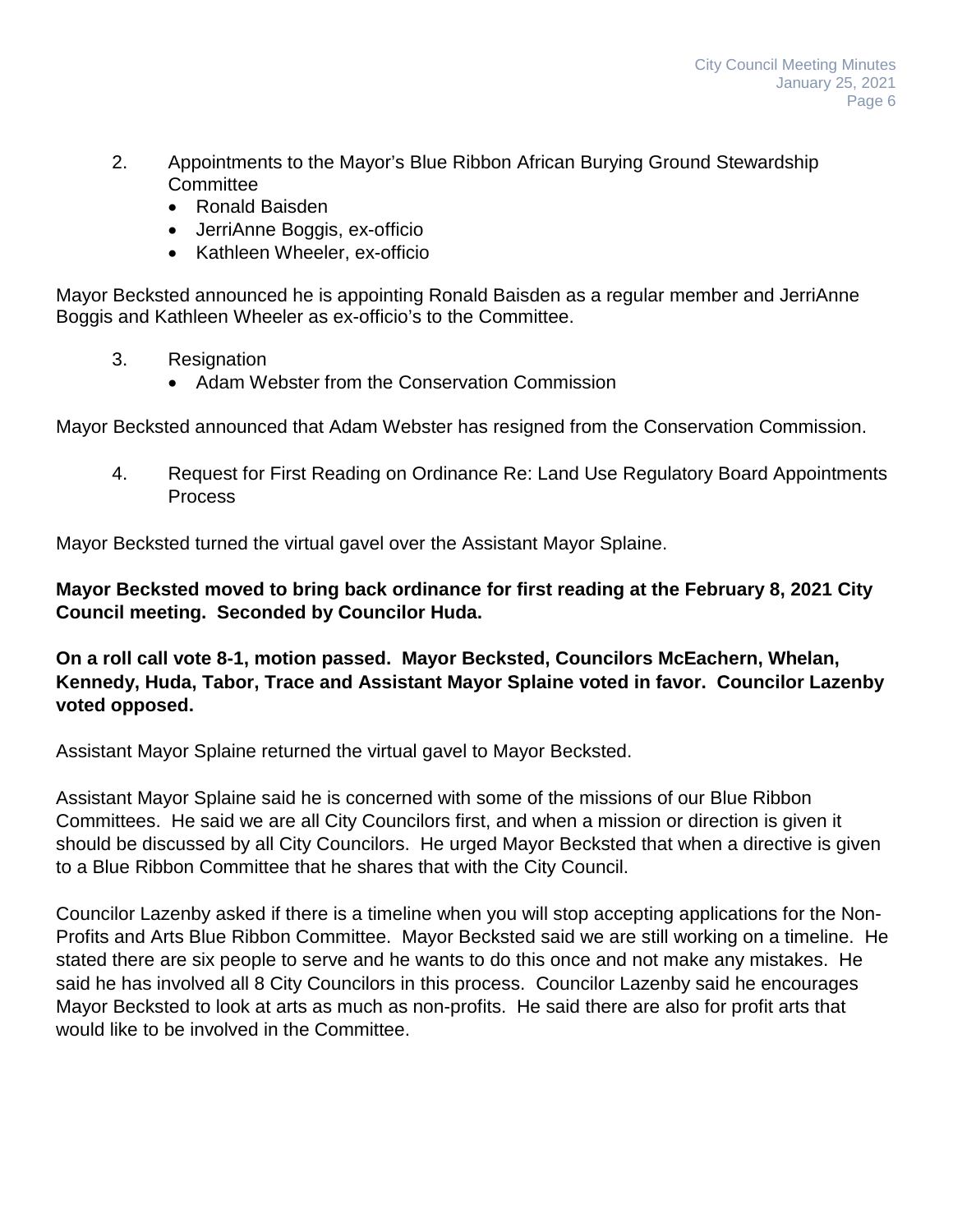# **XIII. CITY COUNCIL MEMBERS**

# **A. COUNCILOR HUDA**

1. Auditing Firm for the FY21 City Financial Audits

# **Councilor Huda moved that the City Manager engage a new auditing firm for the FY21 City Financial Audits. Seconded by Councilor Kennedy.**

Councilor Huda said we have had the same firm for 20 years and it is time for a change.

Councilor McEachern asked if we as a City Council could direct a change which is the job of the City Manager. City Attorney Sullivan said to add the operations to the questions the City Manager makes operational decisions but if the City Council believes the City should look at different auditing firms they would tell the City Manager and the City Manager could look at different firms. He said this would be an instruction to the City Manager to look at other auditing firms. He said the next step would be to draft an RFP and the selection of a company. Councilor McEachern said the motion is more to change the auditing firm but can we preclude the City Manager from the existing firm being part of the auditing process. City Attorney Sullivan said no because an RFP could produce only one firm, and to get to the heart of it, in the final analysis several firms come forward for the City to choose from and the City Council had a feeling that one firm should not be considered the City Council could tell the City Manager how they feel. He stated the City Manager will do what she feels is best.

Councilor Tabor asked the City Manager if she has considered this question. City Manager Conard said she has discussed the issue with staff. She said that we have had the firm for many years. She stated we would put out an RFP but all firms would be encouraged to reply. She also indicated we may not be able to change firms at this time in the audit.

Councilor Huda said auditing firms report to the City Council and we have had them for a long time and it is always good to get fresh ideas and new blood.

Assistant Mayor Splaine said the integrity of our finances is important.

Councilor McEachern said the intent of the motion is that we do an RFP.

Mayor Becksted said an RFP would be put out for an auditing firm for our next audit.

City Attorney Sullivan said the motion to be interpreted that the next step by staff would be an RFP.

Councilor Huda said the intent is you do an RFP in state and out of state becasuse there are many auditing firms, as well as what the City Manager feels she needs to do to administer this.

Councilor Whelan said the motion should include going out for an RFP.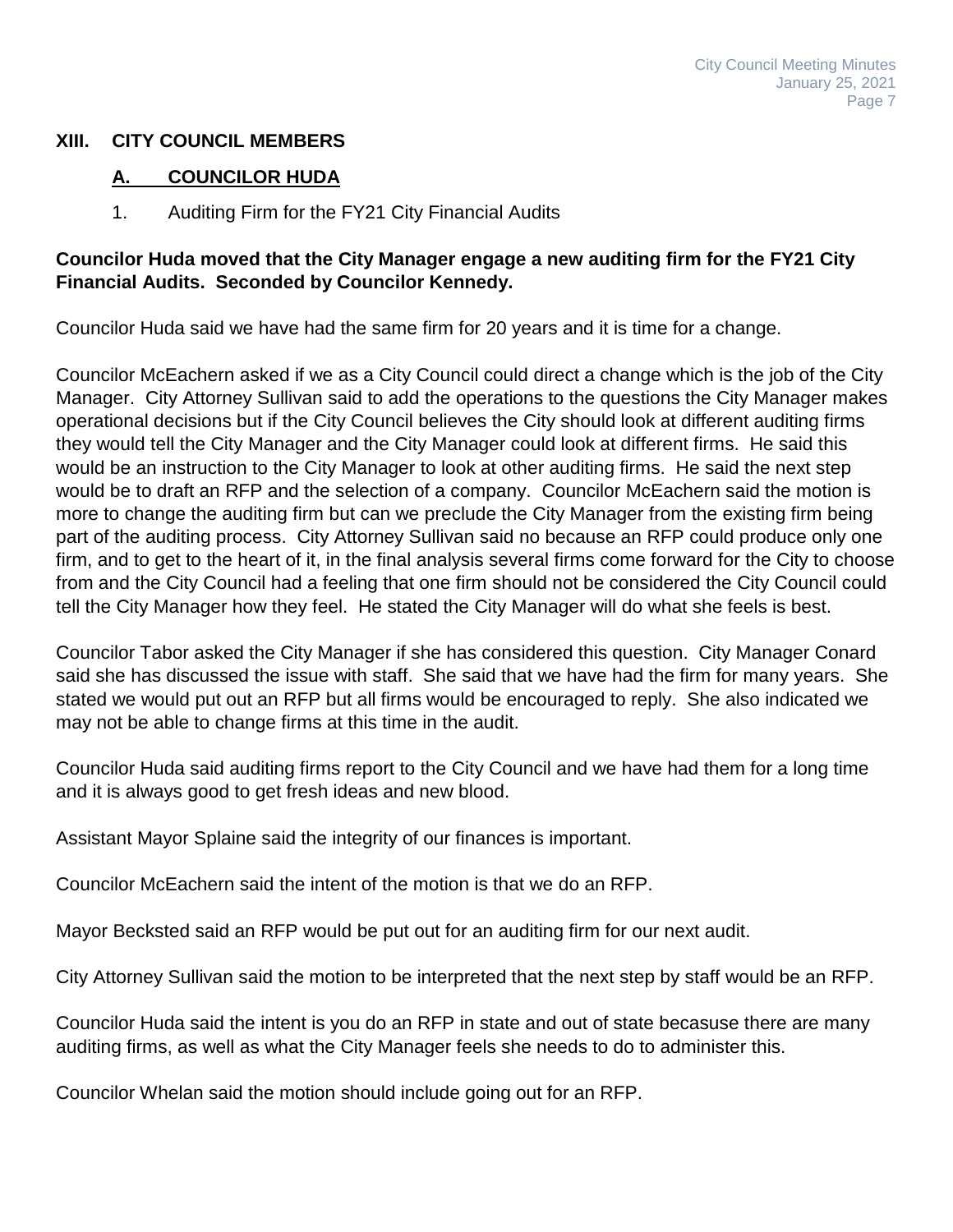**Councilor Kennedy revised the motion that the City Manager set up an RFP to engage a new auditing firm for the FY21 City Financial Audits. Councilor Huda agreed as maker of the motion.**

**On a roll call 8-1, voted that the City Manager set up an RFP to engage a new auditing firm for the FY21 City Financial Audits. Assistant Mayor Splaine, Councilors McEachern, Whelan, Lazenby, Kennedy, Huda, Tabor, Trace and Mayor Becksted voted in favor. Councilor Lazenby voted opposed.**

# **B. COUNCILOR HUDA & COUNCILOR KENNEDY**

1. Middle Street Bike Lanes

Councilor Kennedy said we need to take the information we received this evening under advisement and she will not be making a motion but will bring something forward in the future.

2. Initial CIP Review Meeting

**Councilor Huda moved for a report back from the City Manager to the residents and the Council on the status of all outstanding bonds related to the Capital Improvement Plan including the following data:**

- *Date the Bond was Approved by the Council*
- *Date of the Bond Issuance, Amount & Term of the Bond*
- *List of Bonds Approved by the City Council that are Unissued as of 12/31/2020*
- *List of the Projects that the Bond is providing Funds to Implement (If included in a pooling of projects, please note projects included by amount)*
- *Status to Completion of each Project (I.E. % Complete, 25***%, 95%)**
- *Remaining Balance Attributed to each Project at 12/31/2020*

**Seconded by Councilor Kennedy.**

**On a unanimous roll call vote 9-0, motion passed.**

# **XV. CITY MANAGER'S ITEM WHICH REQUIRE ACTION**

# **A. CITY MANAGER CONARD**

2. Request for Public Hearings Regarding Elderly and Disabled Exemptions

# *Assistant Mayor Splaine excused himself from the discussion and vote due to being eligible for the elderly exemption.*

Assessor Lentz reviewed the options with the City Council and said that she would leave the exempt amount the same. She reported that exemption amounts did not keep up with the market this year and she will not be doing a revaluation or update and recommended leaving the amounts alone until we do a new revaluation.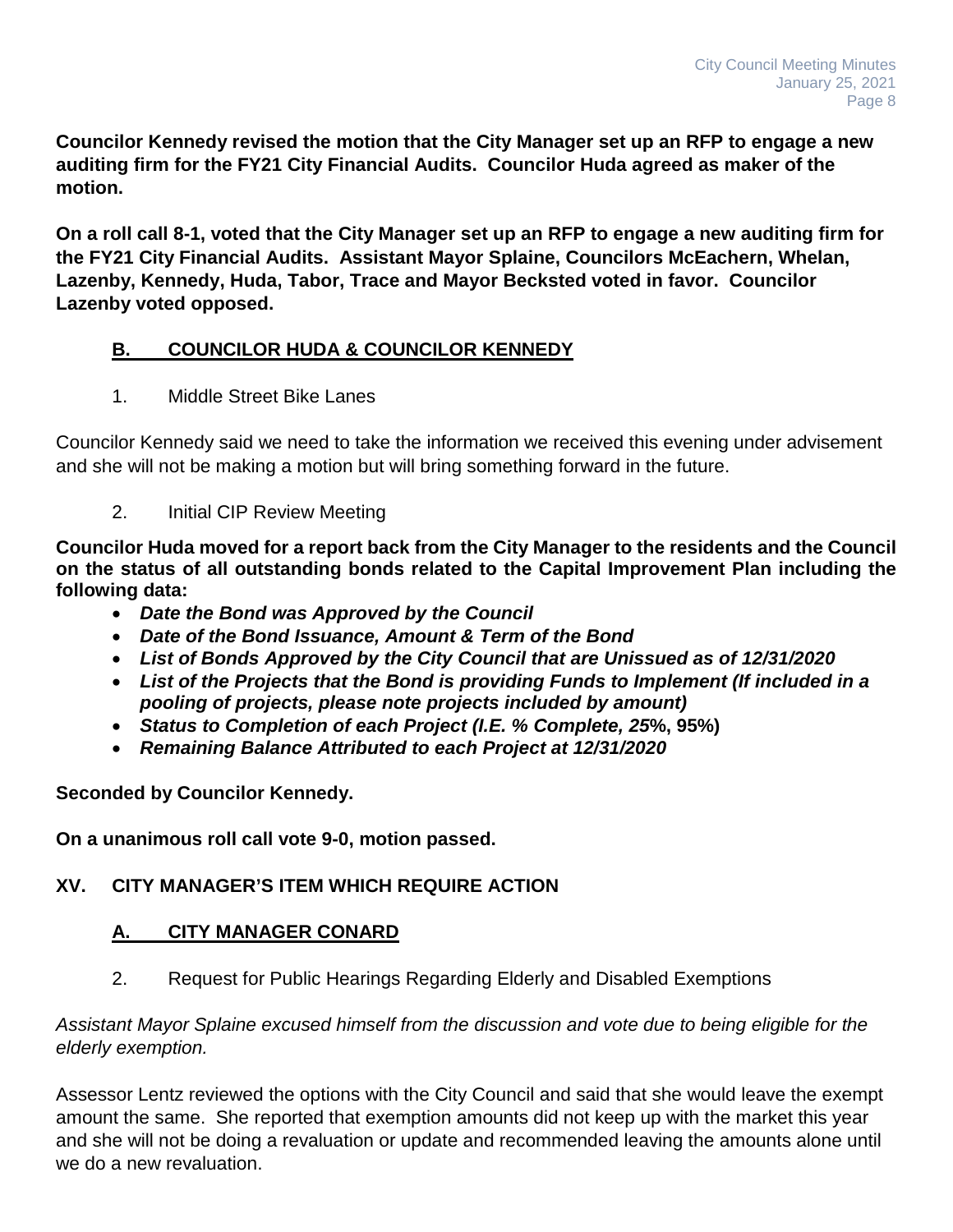Mayor Becksted commended Assessor Lentz for bringing the information forward this year earlier in the process.

# **Councilor Whelan moved to schedule public hearings at the February 8, 2021 City Council meeting. Seconded by Councilor Tabor.**

# **On a roll call vote 8-0, motion passed. Assistant Mayor Splaine did not vote on this matter.**

3. Request for Work Session Regarding Prescott Park Master Plan Implementation

# **Councilor Kennedy moved to establish a Prescott Park Master Plan Implementation work session on February 16, 2021 at 6:30 p.m. Seconded by Councilor Huda.**

# **On a unanimous roll call vote 9-0, motion passed.**

4. 60 Penhallow Street (Brick Market) Request for Temporary Construction Licenses *(Tabled from the January 11, 2021 City Council meeting)*

City Manager Conard provided an update on the request of Brick Market.

Councilor Huda asked City Manager Conard to discuss Daniel Street loading zone. City Manager Conard stated the loading zone is not impacted just parking spaces. Councilor Huda asked if Mr. McNabb has contacted businesses on Daniel Street. City Manager Conard asked Ms. Bodi to speak on this matter.

# **Councilor Huda moved to suspend the rules to allow Marie Bodi and Lynn Kramer to speak regarding 60 Penhallow Street Request for Temporary Construction License. Seconded by Councilor Kennedy.**

#### **On a unanimous roll call vote 9-0, motion passed.**

Ms. Kramer advised the City Council that they have reached out to all the businesses along Penhallow Street but they will extend out to Daniel Street businesses.

Councilor Trace said she would have liked to see a copy of the agreement that went to the City between McNabb and the 3 businesses. She questioned whether the license works independently from shutting down the street as part of the license or would Mr. McNabb need to come back.

City Manager Conard said the agreement is still in progress with businesses which addresses the street closure.

Councilor Trace said she would like to see time and dates on the agreement when this would work as a closure of the streets.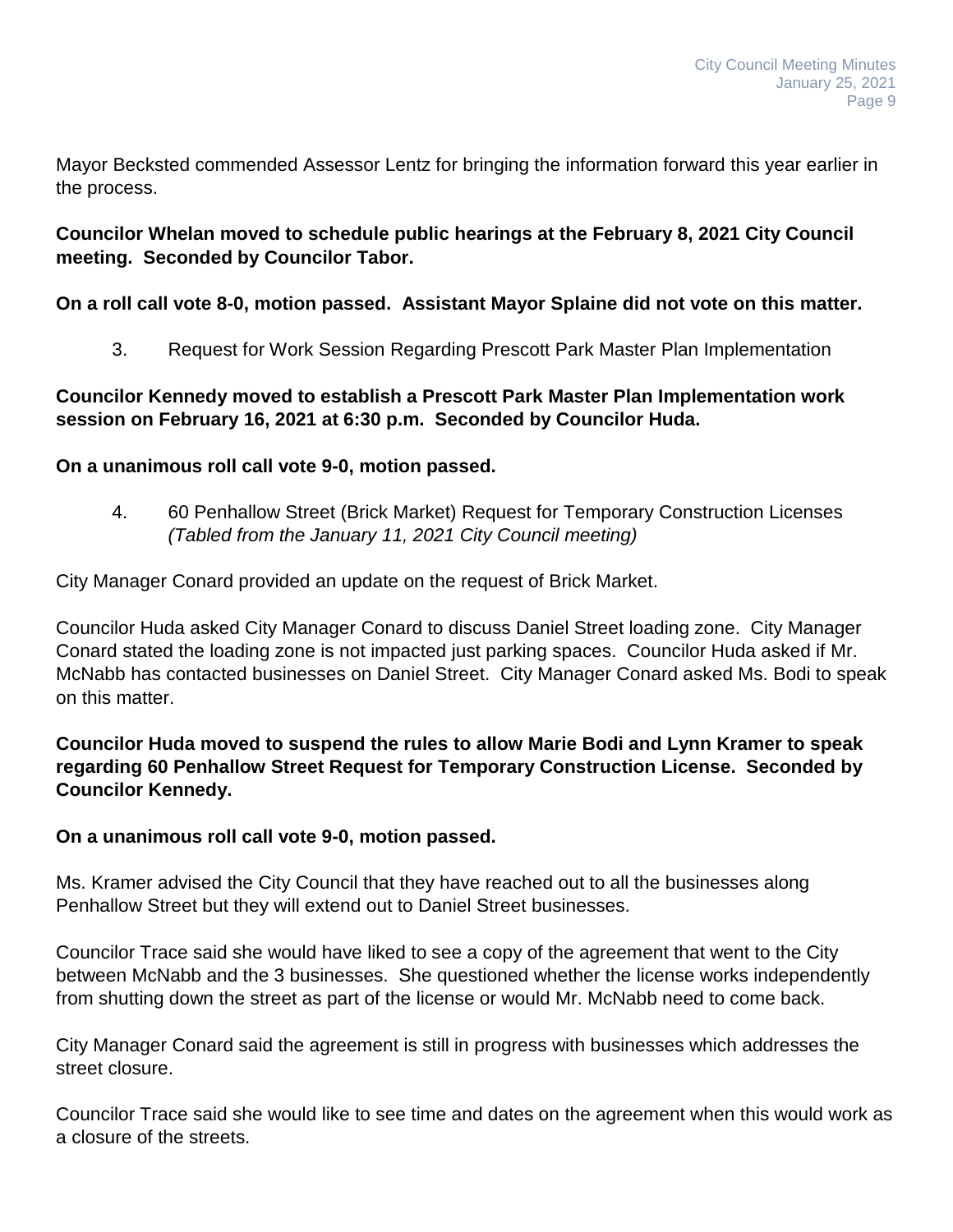City Manager Conard said that they were calculated by two license areas, three on Daniel Street and four on Penhallow Street.

Councilor Lazenby said if the City Council does not grant the extension tonight there would be a challenge to finish the work and the walls would be unsafe.

Ms. Bodi advised Councilor Kennedy that the business she is concerned with on Daniel Street, the coffee shop, has been addressed this evening. She stated that they have tried to address all of the concerns expressed by the Council since the January 11, 2021 City Council meeting.

# **Councilor Whelan moved that the City Manager be authorized to execute and accept the temporary construction license for the parking spaces and sidewalks as requested. Seconded by Councilor Trace.**

# **On a unanimous roll call vote 9-0, motion passed.**

5. Request for Fi**r**st Reading to Update Fine Structure for Parking Citations

City Manager Conard said the recommendation would be to schedule first reading of the ordinance at the February 8, 2021 City Council meeting.

# **Councilor Kennedy moved to schedule first reading on the proposed amendments to the parking citation fine structure at the February 8, 2021 City Council meeting. Seconded by Councilor Huda.**

Councilor Kennedy asked what the process would be to change other fines. City Manager Conard said you could bring them before the City Council at the February 8, 2021 City Council meeting.

#### **On a roll call vote 8-1, motion passed. Councilors McEachern, Whelan, Lazenby, Kennedy, Huda, Tabor, Trace and Mayor Becksted voted in favor. Assistant Mayor Splaine voted opposed.**

6. Request to Name Private Subdivision Road Located Off Banfield Road

City Manager Conard spoke to extensive research that was conducted on this request and the name being recommended. She indicated research shows this is not a concern and recommended naming the private lane Walford Lane.

**Councilor Kennedy moved that the City Council approve the request for naming of the new private road to Walford Lane. Seconded by Councilor Trace.**

**On a roll call vote 8-1, motion passed. Councilors McEachern, Whelan, Lazenby, Kennedy, Huda, Tabor, Trace and Mayor Becksted voted in favor. Assistant Mayor Splaine voted opposed.**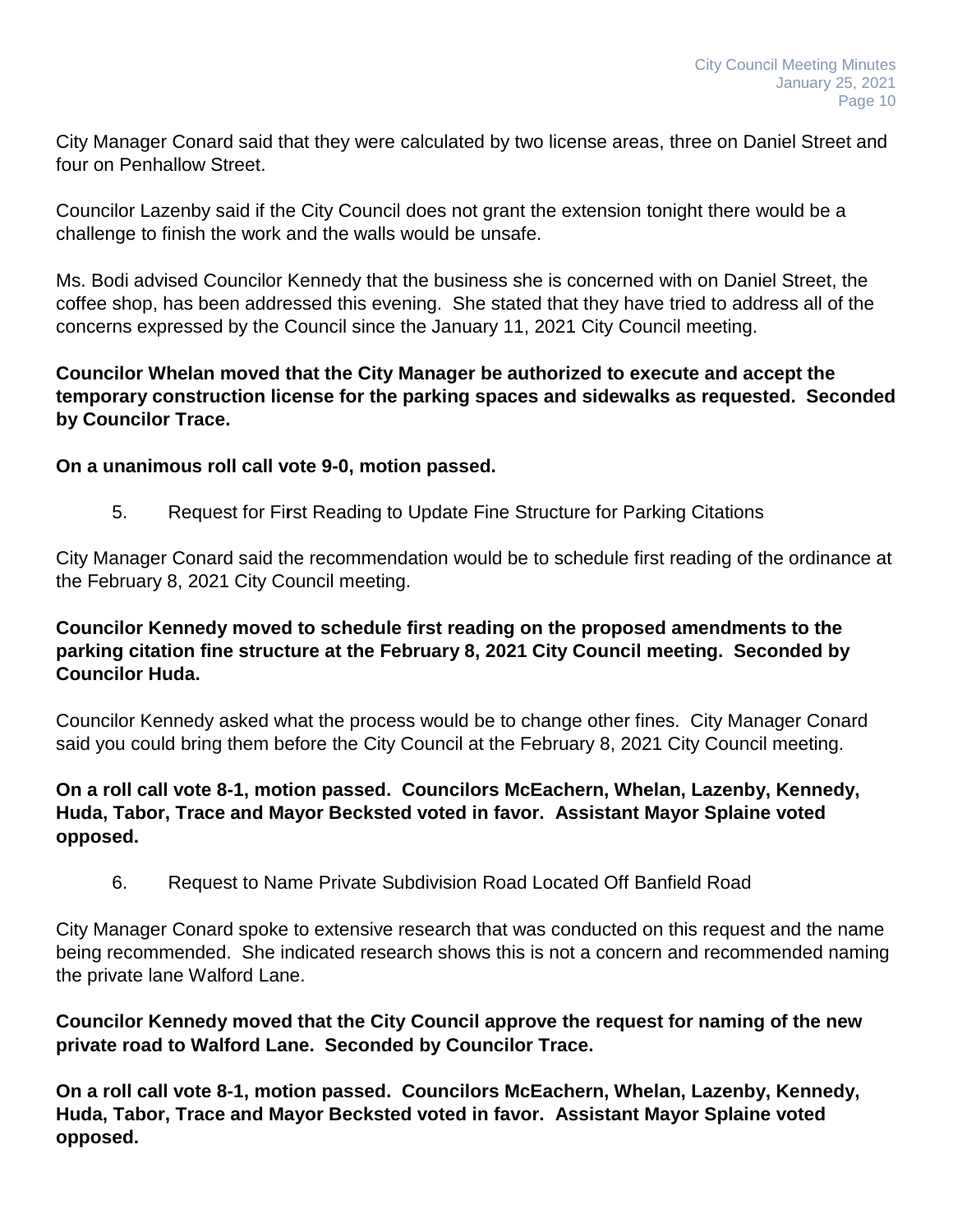# 7. Donor Town Education Funding and Coalition Communities 2.0

City Manager Conard said that the City Council is being asked to participate in the Coalition Communities 2.0 and that previous contributions be used with the new group.

**Councilor Trace moved to authorize the City to participate in the newly formed Coalition Communities 2.0, and to authorize the City Manager to negotiate and execute a MOU with the Coalition Communities 2.0 on behalf of the City in a form similar to the attached; and further that the City Council authorize that the City's previous contributions to the Claremont Coalition Fund a/k/a Statewide Property Tax Coalition Fund may be used by the Coalition Communities 2.0 to educate and advocate against any education funding formula that would use the property tax to create a donor town funding model. Seconded by Councilor Huda.**

**On a roll call vote 8-0, motion passed. Assistant Mayor Splaine, Councilors McEachern, Whelan, Lazenby, Huda, Tabor, Trace and Mayor Becksted voted in favor.** *Councilor Kennedy recused from voting on this matter.*

**Councilor Kennedy moved to suspend the rules to continue the meeting beyond 10:30 p.m. Seconded by Councilor Trace.**

**On a unanimous roll call vote 9-0, motion passed.**

# **XVI. CONSENT AGENDA**

Councilor Kennedy requested to remove Item XVI. E. – Letter from Rich Clyborne, The Gundalow Company, requesting permission to hold the 11<sup>th</sup> annual Round Island Regatta on Saturday, August 7, 2021 from the Consent Agenda.

#### **Councilor Whelan moved to adopt the consent agenda. Seconded by Councilor Tabor.**

A. Request for License to Install a Projecting Sign for owner Sarah DiCecca, Wild Valentine, LLC for property located at 261 South Street *(Anticipated action - move to approve the aforementioned Projecting Sign Licenses as recommended by the Planning Director, and further, authorize the City Manager to execute the License Agreement for this request)*

#### *Planning Director's Stipulations*

- *The license shall be approved by the Legal Department as to content and form;*
- *Any removal or relocation of projecting sign, for any reason, shall be done at no cost to the City; and*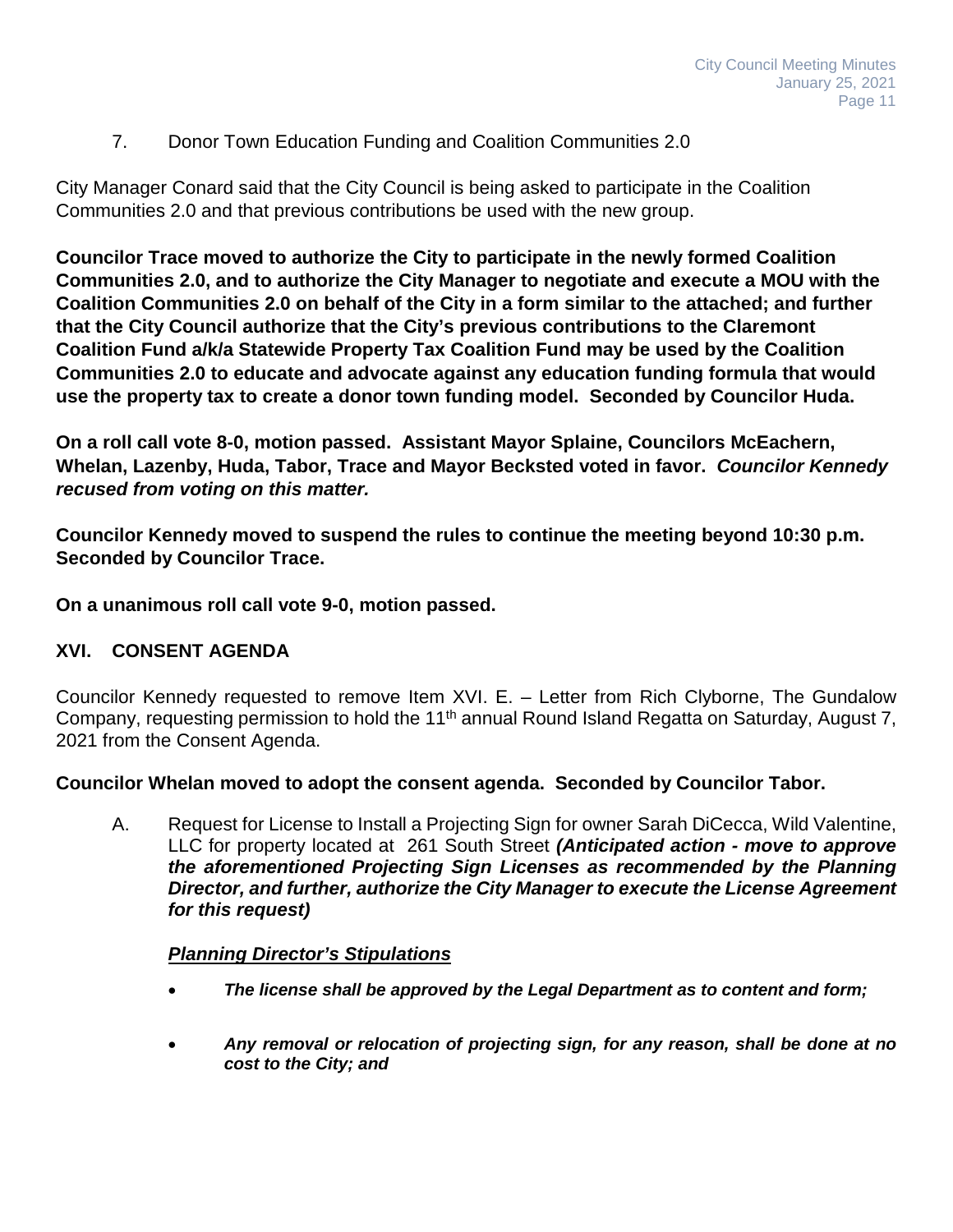- *Any disturbance of a sidewalk, street or other public infrastructure resulting from the installation, relocation or removal of the projecting sign, for any reason shall be restored at no cost to the City and shall be subject to review and acceptance by the Department of Public Works*
- B. Request for License to Install a Projecting Sign for owner Derrick Horton, Free State Bitcoin Shoppe for property located at 2 Bow Street *(Anticipated action - move to approve the aforementioned Projecting Sign Licenses as recommended by the Planning Director, and further, authorize the City Manager to execute the License Agreement for this request)*

#### *Planning Director's Stipulations*

- *The license shall be approved by the Legal Department as to content and form;*
- *Any removal or relocation of projecting sign, for any reason, shall be done at no cost to the City; and*
- *Any disturbance of a sidewalk, street or other public infrastructure resulting from the installation, relocation or removal of the projecting sign, for any reason shall be restored at no cost to the City and shall be subject to review and acceptance by the Department of Public Works*
- C. Letter from Kathie Lynch, Portsmouth Little League, Inc., requesting permission to Place Temporary Signs at the Plains and Hislop Park Baseball Fields during the 2021 Baseball Season *(Anticipated action – move to refer to the City Manager with Authority to Act)*
- D. Letter from Maria Stephanou, Alzheimer's Association, requesting permission to hold the 2021 Annual Seacoast Walk to End Alzheimer's on Sunday, September 26, 2021 *(Anticipated action – move to refer to the City Manager with Authority to Act)*

#### **On a unanimous roll call vote 9-0, motion passed.**

E. Letter from Rich Clyborne, The Gundalow Company, requesting permission to hold the 11<sup>th</sup> annual Round Island Regatta on Saturday, August 7, 2021

# **Councilor McEachern moved to refer to the City Manager with Authority to Act. Seconded by Councilor Lazenby.**

**On a roll call vote 8-0, motion passed. Assistant Mayor Splaine, Councilors McEachern, Whelan, Lazenby, Huda, Tabor, Trace and Mayor Becksted voted in favor.** *Councilor Kennedy recused from voting on this matter.*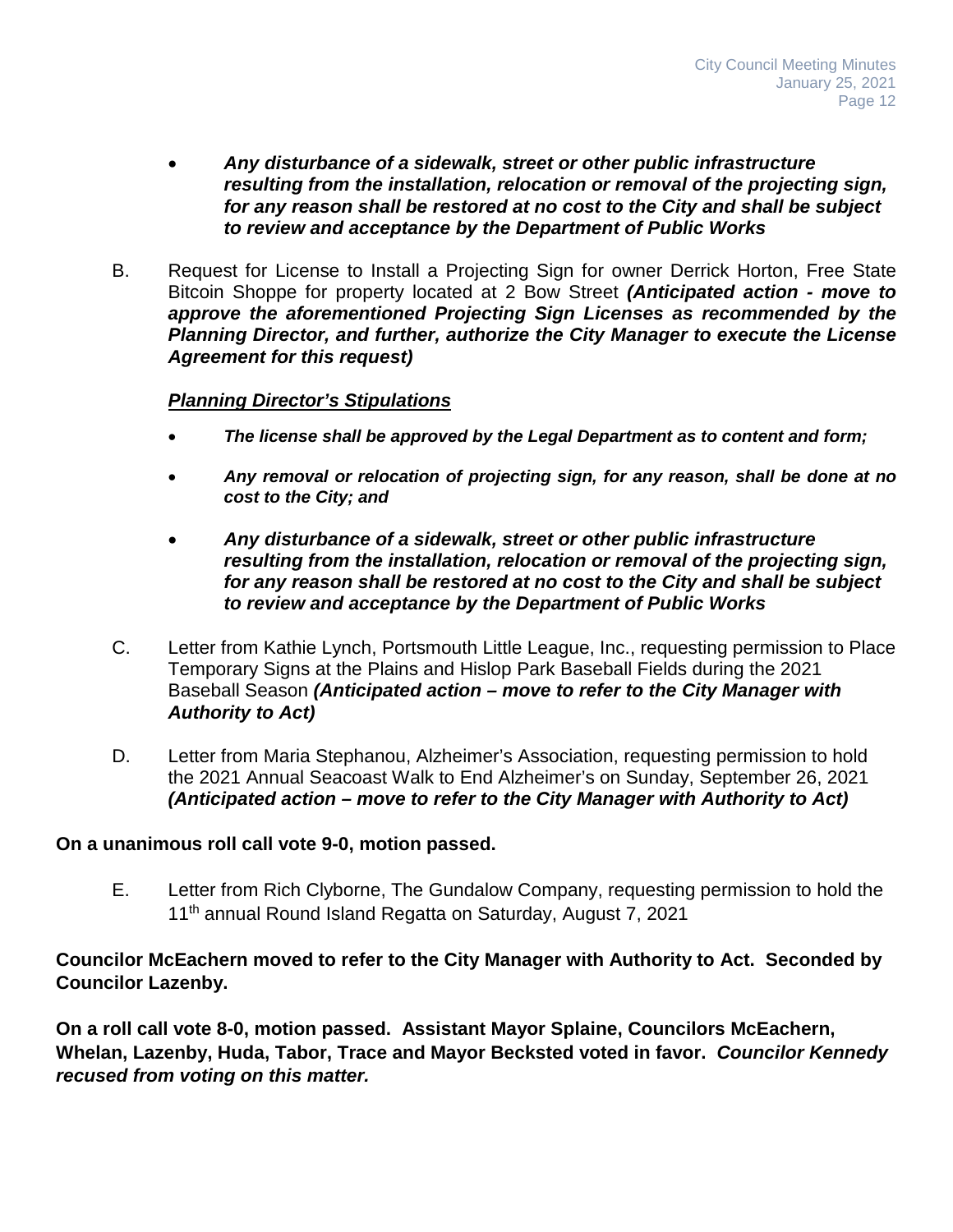# **XVII. PRESENTATIONS & CONSIDERATION OF WRITTEN COMMUNICATIONS & PETITIONS**

A. Email Correspondence

# **Councilor Kennedy moved to accept and place on file. Seconded by Councilor Huda.**

#### **On a unanimous roll call vote 9-0, motion passed.**

C. Update on the Mayor's Blue Ribbon Committee to Reopen Portsmouth 2021 to include Work Plan for 2021 as Requested at the December 14, 2020 City Council meeting

Mayor Becksted announced there will be no action on this matter this evening.

E. Letter from Economic Development Commission Regarding Portsmouth Arts and Culture Outreach and Advocacy

Councilor Lazenby reviewed the discussion that took place in early January and stated that the Economic Development Commission would like to be involved as part of the Committee.

#### **Councilor McEachern moved to accept and place on file. Seconded by Councilor Huda.**

Councilor McEachern asked if we were being represented through Nancy Carmer, Economic Development Manager.

Assistant Mayor Splaine said there is a great deal of talent on the Economic Development Commission and perhaps a member would like to be on the Committee and an application may come forward at the next City Council meeting.

Councilor Trace said that she looks forward to an Arts and Culture Committee coming back.

Councilor McEachern echoed the sentiments of the Economic Development Commission and spoke to the economic impact of the arts. He said to include performing and non-performing arts is important to bring back the arts and culture in the City.

#### **On a unanimous roll call vote 9-0, motion passed.**

# **XVIII. CITY MANAGER'S INFORMATIONAL ITEMS**

1. Report Back on the state of Broadband Internet Access in City as Requested by Councilor McEachern at the January 11<sup>th</sup> Council Meeting

Councilor McEachern asked if we plan to take the ability to bond those areas that might not be served through broadband, which is enabling legislation. He stated we can bond the money then that is passed onto the internet user as a usage fee until that is paid back.